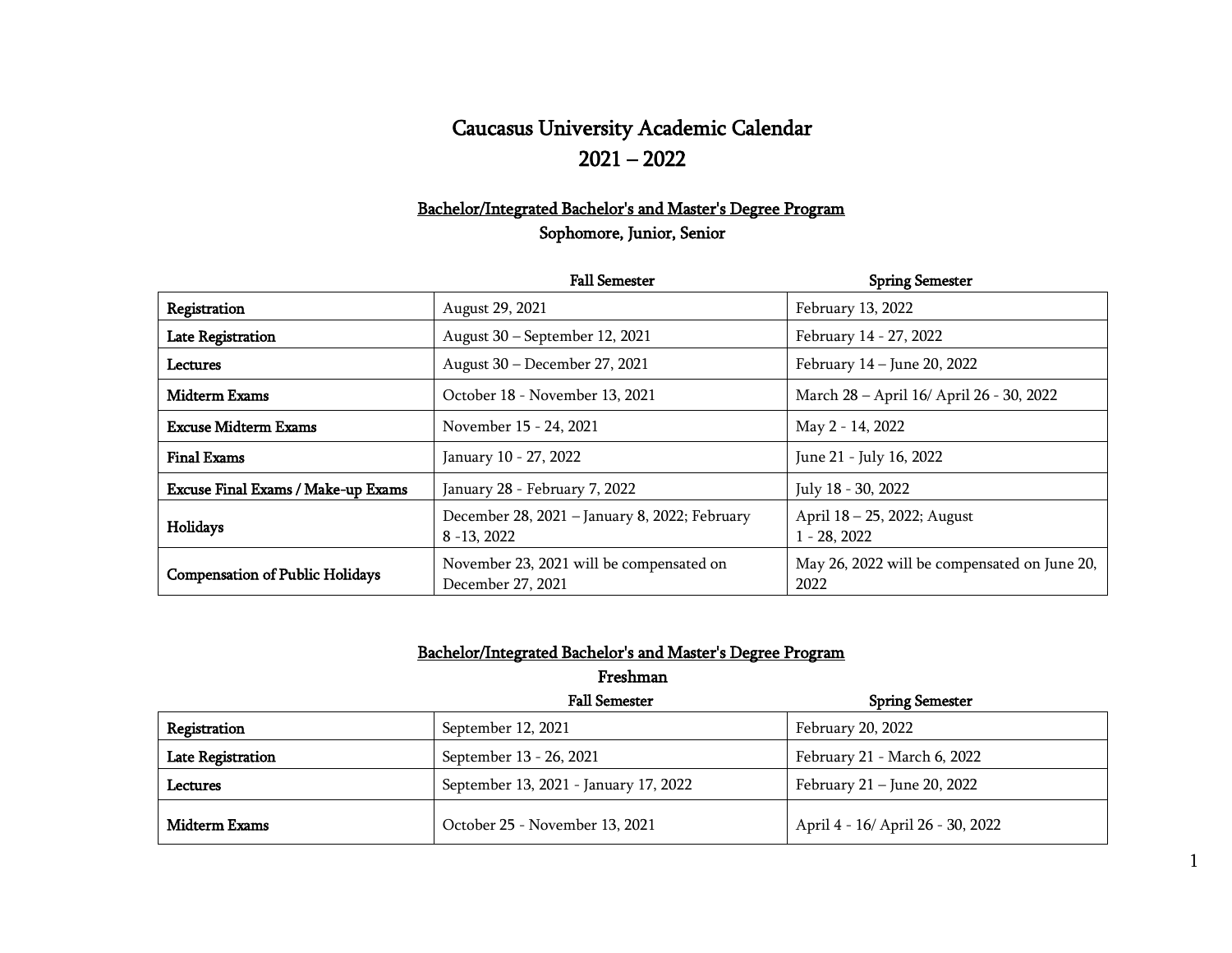| <b>Excuse Midterm Exams</b>            | November 15 - 24, 2021                                            | May 2 - 14, 2022                                     |
|----------------------------------------|-------------------------------------------------------------------|------------------------------------------------------|
| Final Exams                            | January 17 - February 5, 2022                                     | June 21 – July 16, 2022                              |
| Excuse Final Exams / Make-up Exams     | February 7 - 15, 2022                                             | July 18 - 30, 2022                                   |
| Holidays                               | December 28, 2021 - January 9, 2022; February<br>$16 - 20.2022$ ; | April 18 - 25, 2022;<br>August 1 - 28, 2022          |
| <b>Compensation of Public Holidays</b> | November 23, 2021 will be compensated on<br>December 27, 2021     | May 26, 2022 will be compensated on June 20,<br>2022 |

## Bachelor/Integrated Bachelor's and Master's Degree Program - CMS-M.D.

|                                           | <b>Fall Semester</b>                                                                                                                          | <b>Spring Semester</b>                                                                                                                              |
|-------------------------------------------|-----------------------------------------------------------------------------------------------------------------------------------------------|-----------------------------------------------------------------------------------------------------------------------------------------------------|
| Registration                              | November 22, 2021                                                                                                                             | March 22 - 26, 2022                                                                                                                                 |
| Late Registration                         | November 22 - 28, 2021                                                                                                                        | March 28 - April 3, 2022                                                                                                                            |
| Lectures                                  | November 22, 2021 - March 12, 2022                                                                                                            | March 28 - July 16, 2022                                                                                                                            |
| Midterm Exams                             | January 17 - 24, 2022                                                                                                                         | May 2 - 28, 2022                                                                                                                                    |
| <b>Excuse Midterm Exams</b>               | January 25 - 29, 2022                                                                                                                         | May 2 - 14, 2022                                                                                                                                    |
| <b>Final Exams</b>                        | March 14 - 21, 2022                                                                                                                           | July 18 - 25, 2022                                                                                                                                  |
| <b>Excuse Final Exams / Make-up Exams</b> | March 22 - 24, 2022                                                                                                                           | July 26 - 30, 2022                                                                                                                                  |
| Holidays                                  | December 29, 2021 - January 2, 2022; January 7,<br>2022; March 25-26, 2022                                                                    | 2022;<br>April 22 - 25, 2022; May 26,<br>August 1 - 28, 2022                                                                                        |
| <b>Compensation of Public Holidays</b>    | November 23, 2021 will be compensated on<br>December 28 (Tuesday) 2021; January 24, 2022 will<br>be compensated on December 27, 2021 (Monday) | April 22, 23, 25 will be compensated on May<br>16, 17, 18; May 26 will be compensated on<br>May 20, 2022; July 25 will be compensated<br>on May 19; |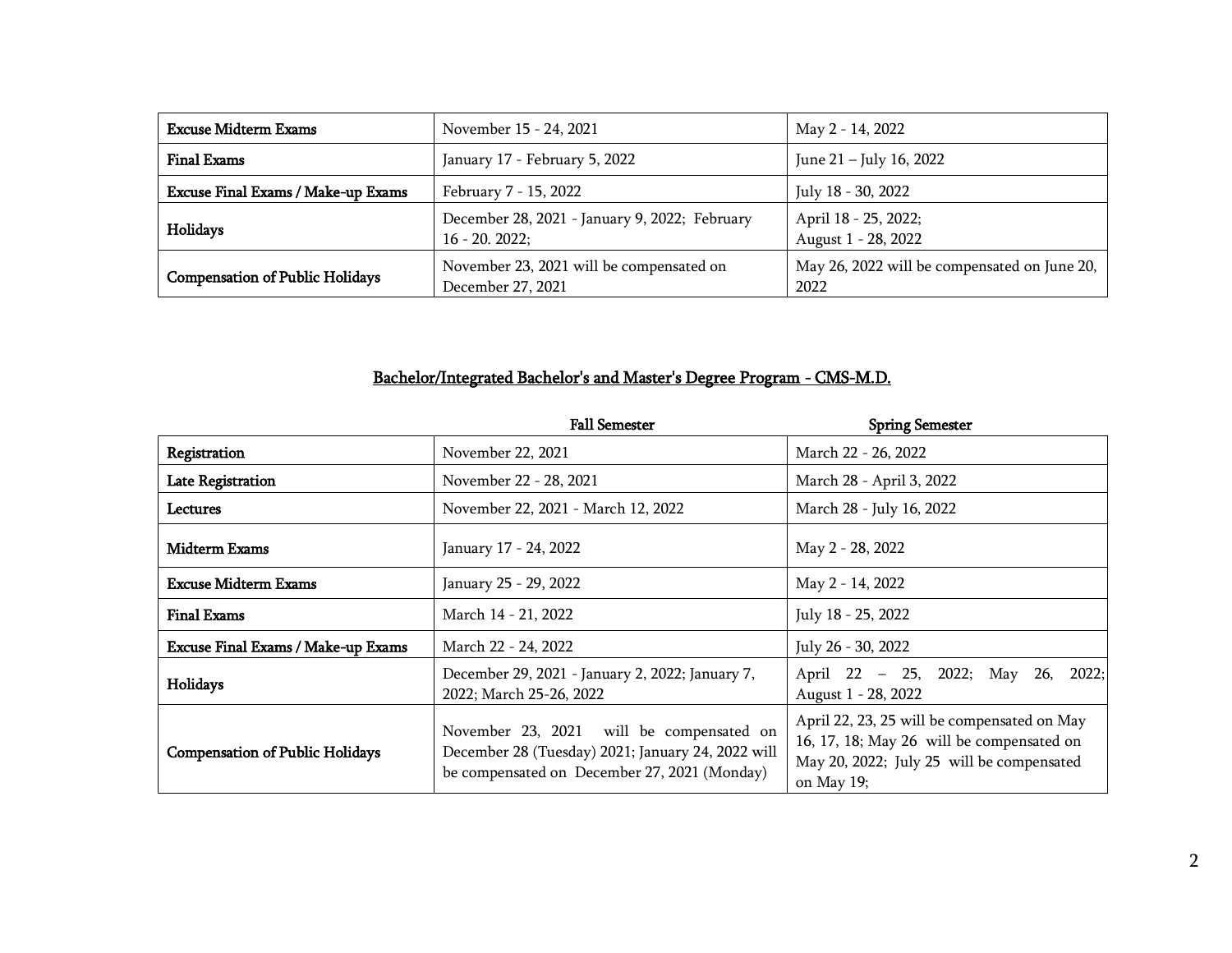#### Master - CSB

|                                      | <b>Fall Trimester</b>                                         | <b>Spring Trimester</b>     | <b>Summer Trimester</b>                             |
|--------------------------------------|---------------------------------------------------------------|-----------------------------|-----------------------------------------------------|
| Registration                         | September 6 - 12, 2021                                        | December 20 - 29, 2021      | April 23 - May 2, 2022                              |
| Late Registration                    | September 13 - 26, 2021                                       | January 10 - 16, 2022       | May 2 - 8, 2022                                     |
| Lectures                             | September 13 - November 29, 2021                              | January 10 - March 26, 2022 | May 9 - July 16, 2022                               |
| Midterm Exams                        | October 11 - 23, 2021                                         | February 7 - 19, 2022       | May 30 - June 11, 2022                              |
| Excuse Midterm Exams                 | October 25 - 30, 2021                                         | February 21 - 26, 2022      | June 20 - 25, 2022                                  |
| Final Exams                          | November 30 - December 13, 2021                               | March 28 - April 9, 2022    | July 18 - 30, 2022                                  |
| Excuse Final Exams /<br>Makeup Exams | December 14 - 20, 2021                                        | April 11 - 16, 2022         | August 1 - 6, 2022                                  |
| Holidays                             | December 21, 2021 - January 9, 2022                           | April 18 - May 2, 2022      | August 7 - September 11, 2022                       |
| Compensation of Public<br>Holidays   | November 23, 2021 will be compensated<br>on November 29, 2021 |                             | May 26, 2022 will be compensated on<br>May 28, 2022 |

#### Master - CSH/CST/CSG/CSM/

|                             | <b>Fall Semester</b>             | <b>Spring Semester</b>     |
|-----------------------------|----------------------------------|----------------------------|
| Registration                | September 6 - 12, 2021           | February 13, 2022          |
| <b>Late Registration</b>    | September 13 - 26, 2021          | February 14 - 27, 2022     |
| Lectures                    | September 13 - December 27, 2021 | February 14 - June 6, 2022 |
| <b>Midterm Exams</b>        | October 25 - November 6, 2021    | March 28 - April 9, 2022   |
| <b>Excuse Midterm Exams</b> | November 8 - 13, 2021            | April 11 – 16, 2022        |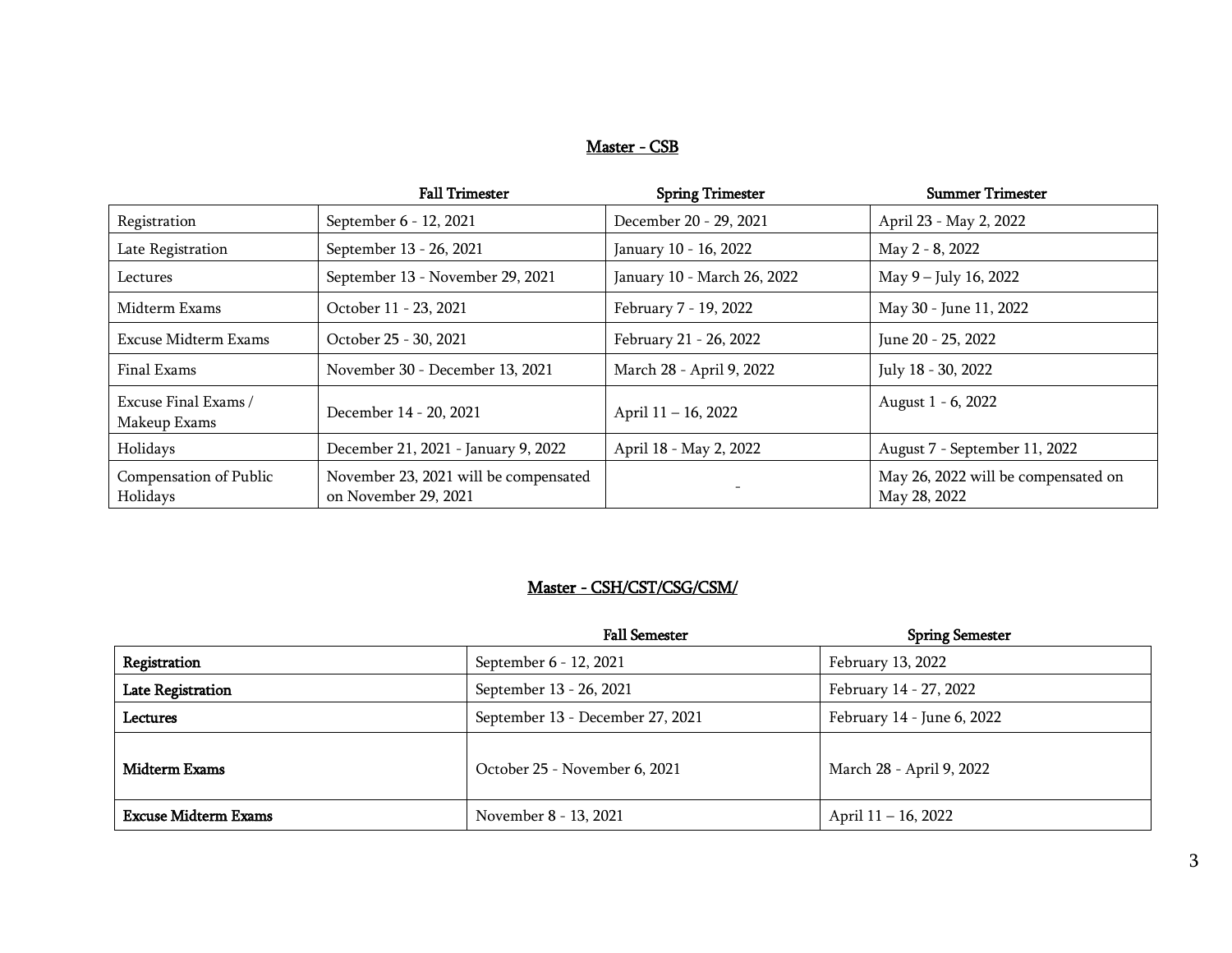| <b>Final Exams</b>                     | January 10 - 22, 2022                                                  | June 8 – 22, 2022                                                                                             |
|----------------------------------------|------------------------------------------------------------------------|---------------------------------------------------------------------------------------------------------------|
| Excuse Final Exams / Make-up Exams     | January 24 - 29, 2022                                                  | June 23 - 30, 2022                                                                                            |
| Holidays                               | December 28, 2021 - January 9, 2022; January<br>30 - February 13, 2022 | April 18 - 25, 2022;<br>July 1 - September 11, 2022                                                           |
| <b>Compensation of Public Holidays</b> | November 23, 2021 will be compensated on<br>December 27, 2021          | April 25, 2022 will be compensated on June 6,<br>2022;<br>May 26, 2022 will be compensated on June 7,<br>2022 |

## Master - CMS/CSE

|                                           | <b>Fall Semester</b>                                            | <b>Spring Semester</b>                                                                                        |
|-------------------------------------------|-----------------------------------------------------------------|---------------------------------------------------------------------------------------------------------------|
| Registration                              | September 6 - 19, 2021                                          | February 13, 2022                                                                                             |
| <b>Late Registration</b>                  | September 20 - October 3, 2021                                  | February 14 - 27, 2022                                                                                        |
| Lectures                                  | September 20 - January 15, 2022                                 | February 14 - June 6, 2022                                                                                    |
| <b>Midterm Exams</b>                      | November 1 - 13, 2021                                           | March 28 - April 9, 2022                                                                                      |
| <b>Excuse Midterm Exams</b>               | November 15 - 20, 2021                                          | April 11 – 16, 2022                                                                                           |
| <b>Final Exams</b>                        | January 17 - 29, 2022                                           | June $8 - 22$ , 2022                                                                                          |
| <b>Excuse Final Exams / Make-up Exams</b> | January 31 - February 5, 2022                                   | June 23 - 30, 2022                                                                                            |
| Holidays                                  | December 28, 2021 - January 9, 2022; February<br>$7 - 12, 2022$ | April 18 - 25, 2022;<br>July 1 - September 11, 2022                                                           |
| <b>Compensation of Public Holidays</b>    | November 23, 2021 will be compensated on<br>December 27, 2021   | April 25, 2022 will be compensated on June 6,<br>2022;<br>May 26, 2022 will be compensated on June 7,<br>2022 |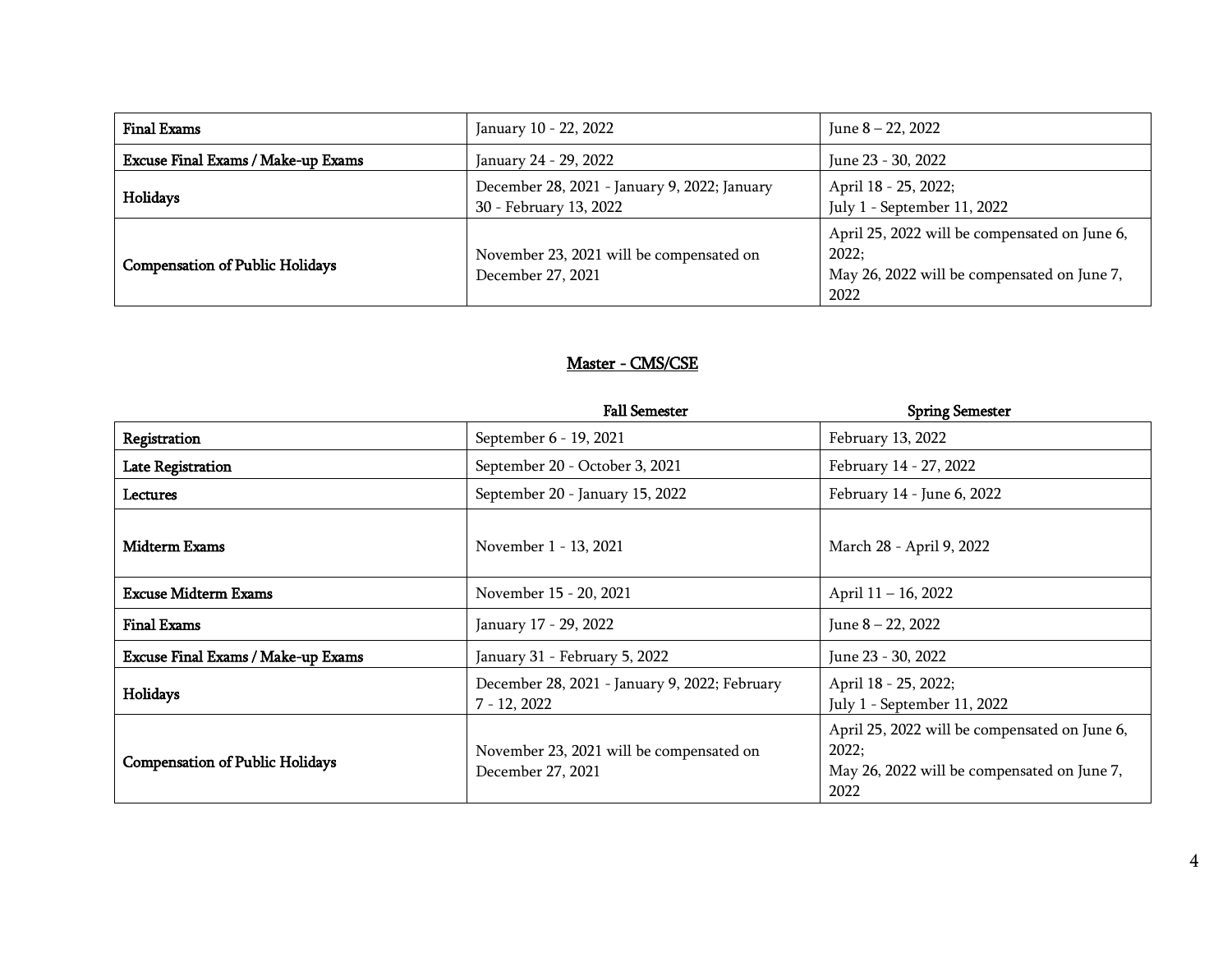### Master, PhD - CSL

|                                           | <b>Fall Semester</b>                                                   | <b>Spring Semester</b>                                                                                   |
|-------------------------------------------|------------------------------------------------------------------------|----------------------------------------------------------------------------------------------------------|
| Registration                              | September 6 - 12, 2021                                                 | January 12 - February 13, 2022                                                                           |
| <b>Late Registration</b>                  | September 13 - 26, 2021                                                | February 14 - 27, 2022                                                                                   |
| Lectures                                  | September 13 - December 20, 2021                                       | February 14 - May 31, 2022                                                                               |
| <b>Midterm Exams</b>                      | October 25 - 30, 2021                                                  | March 28 - April 2, 2022                                                                                 |
| <b>Excuse Midterm Exams</b>               | November 1 - 6, 2021                                                   | April 4 - 9, 2022                                                                                        |
| <b>Final Exams</b>                        | December 21 - 27, 2021                                                 | June 1 - 8, 2022                                                                                         |
| <b>Excuse Final Exams / Make-up Exams</b> | January 10 - 17, 2022                                                  | June 9 - 16, 2022                                                                                        |
| Holidays                                  | December 28, 2021 - January 9, 2022; January<br>17 - February 13, 2022 | April 18 - 25, 2022;<br>June 17 - September 11, 2022                                                     |
| <b>Compensation of Public Holidays</b>    | November 23, 2021 will be compensated on<br>December 200, 2021         | April 25, 2022 will be compensated on May 30, 2022;<br>May 26, 2022 will be compensated on May 31, 2022; |

### PhD - CSG

|                                    | <b>Fall Semester</b>               | <b>Spring Semester</b>      |
|------------------------------------|------------------------------------|-----------------------------|
| Registration                       | September 27 - October 2, 2021     | February 14 - 19, 2022      |
| <b>Late Registration</b>           | October 4 - 9, 2021                | February 21 - 26, 2022      |
| Lectures                           | October 4, 2021 - January 29, 2022 | February 21 - June 13, 2022 |
| Midterm Exams                      | November 15 - 20, 2021             | April 4 - 9, 2022           |
| <b>Excuse Midterm Exams</b>        | November 22 - 27, 2021             | April 11 – 16, 2022         |
| <b>Final Exams</b>                 | January 31 - February 5, 2022      | June 14 - 20, 2022          |
| Excuse Final Exams / Make-up Exams | February 7 - 12, 2022              | June 21 - 27, 2022          |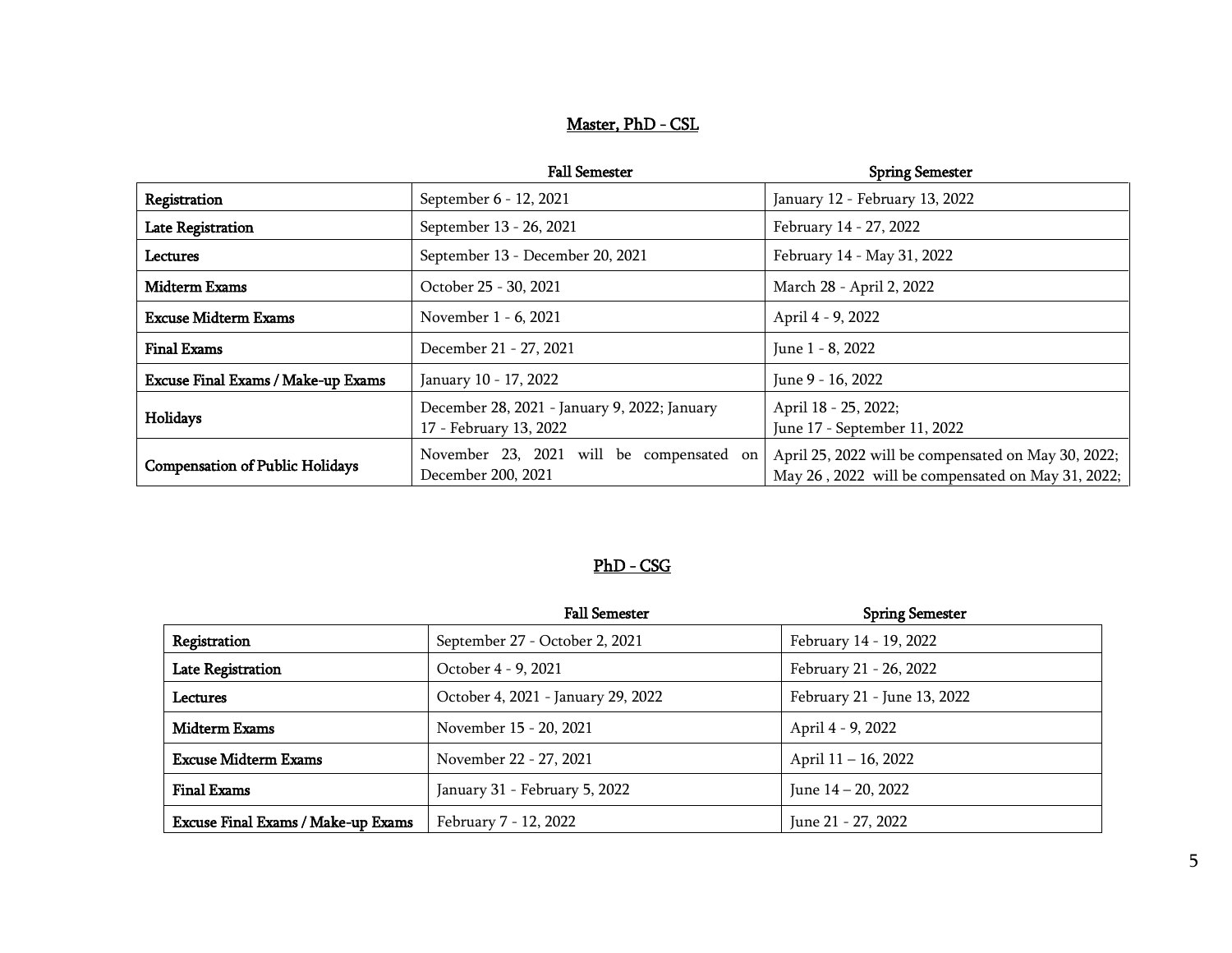| Holidays                               | December 28, 2021 - January 9, 2022; | April 18 - 25, 2022;<br>June 30 - September 11, 2022 |
|----------------------------------------|--------------------------------------|------------------------------------------------------|
| <b>Compensation of Public Holidays</b> |                                      | -                                                    |

### PhD - CSB, CSE

The First Year

|                                           | <b>Fall Semester</b>                                          | <b>Spring Semester</b>                                                                                        |
|-------------------------------------------|---------------------------------------------------------------|---------------------------------------------------------------------------------------------------------------|
| Registration                              | September 20 - 26, 2021                                       | January 31 - February 13, 2022                                                                                |
| <b>Late Registration</b>                  | September 27 - October 10, 2021                               | February 14 - March 5, 2022                                                                                   |
| Lectures                                  | September 27, 2021 - January 22, 2022                         | February 14 - June 7, 2022                                                                                    |
| Midterm Exams                             | November 15 - 20, 2021                                        | April 4 – 9, 2022                                                                                             |
| <b>Excuse Midterm Exams</b>               | November 22 - 27, 2021                                        | April 11 - 16, 2022                                                                                           |
| <b>Final Exams</b>                        | January 24 - 29, 2022                                         | June 8 – 14, 2022                                                                                             |
| <b>Excuse Final Exams / Make-up Exams</b> | January 31 - February 5, 2022                                 | June 15 - 21, 2022                                                                                            |
| Holidays                                  | December 27, 2021 - January 9, 2022;<br>February 7 - 13, 2022 | April 18 – 25, 2022;<br>June 28 - August 28, 2022                                                             |
| <b>Compensation of Public Holidays</b>    | November 23, 2021                                             | April 25, 2022 will be compensated on June 7,<br>2022;<br>May 26, 2022 will be compensated on June 6,<br>2022 |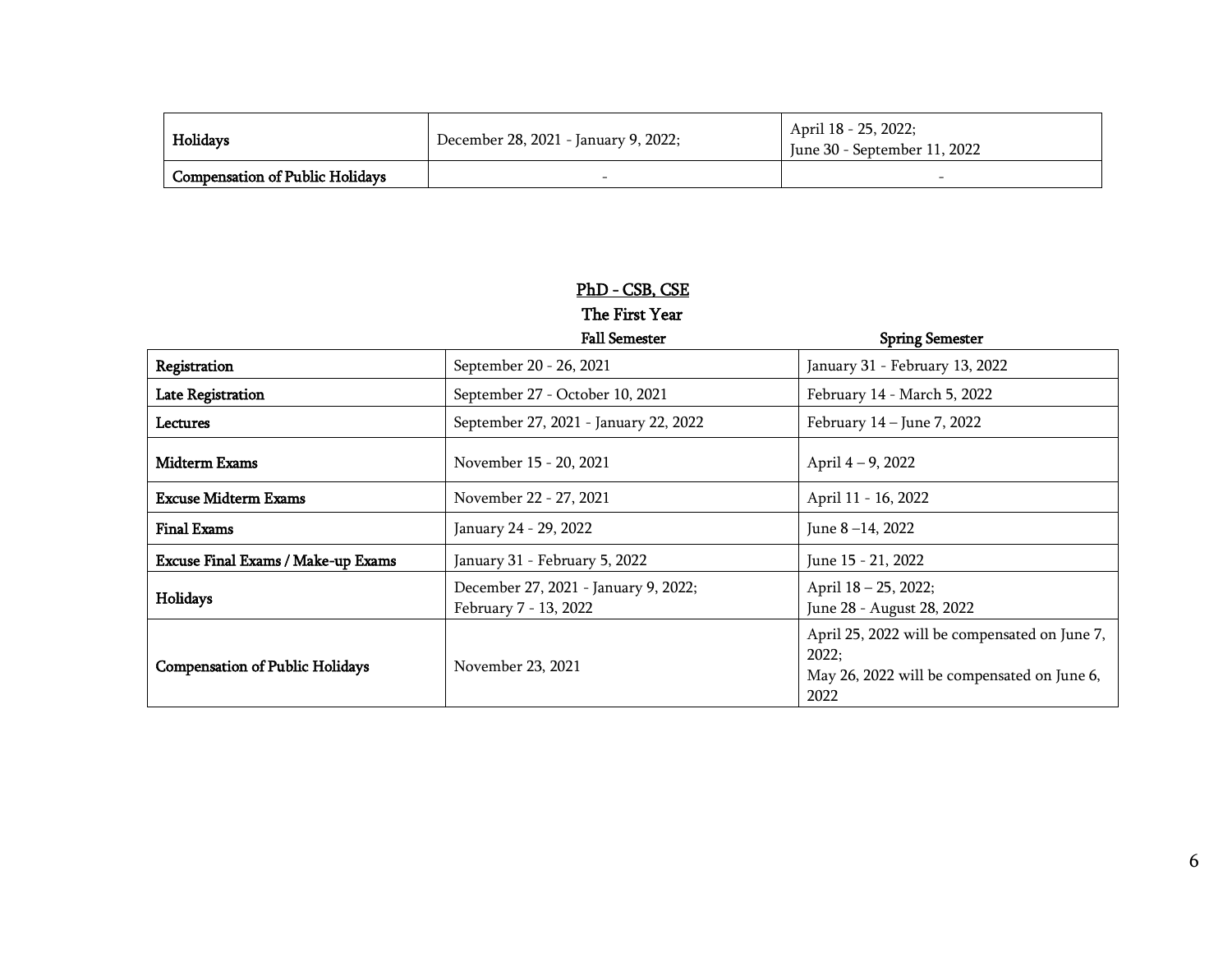# PhD - CSB, CSE The Second-Third Year

|                                              | <b>Fall Semester</b>                                                   | <b>Spring Semester</b>                            |
|----------------------------------------------|------------------------------------------------------------------------|---------------------------------------------------|
| Registration                                 | July 26 - August 29, 2021                                              | January 15 - February 13, 2022                    |
| <b>Late Registration</b>                     | August 30 - September 12, 2021                                         | February 14 - 27, 2022                            |
| Lectures                                     | August 30 - December 20, 2021                                          | February 14 - June 20, 2022                       |
| <b>Midterm Exams</b>                         | October 11 - 30, 2021                                                  | March 28 - April 16/April 26 - 30, 2022           |
| <b>Excuse Midterm Exams</b>                  | November 1 - 10, 2021                                                  | May 2 - 14, 2022                                  |
| <b>Final Exams</b>                           | December 21 - 27, 2021; January 10 - 25, 2022                          | June 21 - July 16, 2022                           |
| <b>Excuse Final Exams / Make-up</b><br>Exams | January 24 - February 3, 2022                                          | July 18 - 30, 2022                                |
| Holidays                                     | December 28, 2021 - January 9, 13 - 14, 2022;<br>February 4 - 13, 2022 | April 18 - 25, 2022;<br>August 1 - 28, 2022       |
| <b>Compensation of Public Holidays</b>       | November 23, 2021 will be compensated on<br>December 20, 2021          | May 26, 2022 will be compensated on June 20, 2022 |

## Additional Conditions Set by Academic Calendar

| Public Holidays Considered as Working Days | <b>Working Days Considered as Holidays</b> |
|--------------------------------------------|--------------------------------------------|
| October 14, 2021                           | December 28, 2021                          |
| January 19, 2022                           | December 29, 2021                          |
| March 3, 2022                              | December 30, 2021                          |
| March 8, 2022                              | December 31, 2021                          |